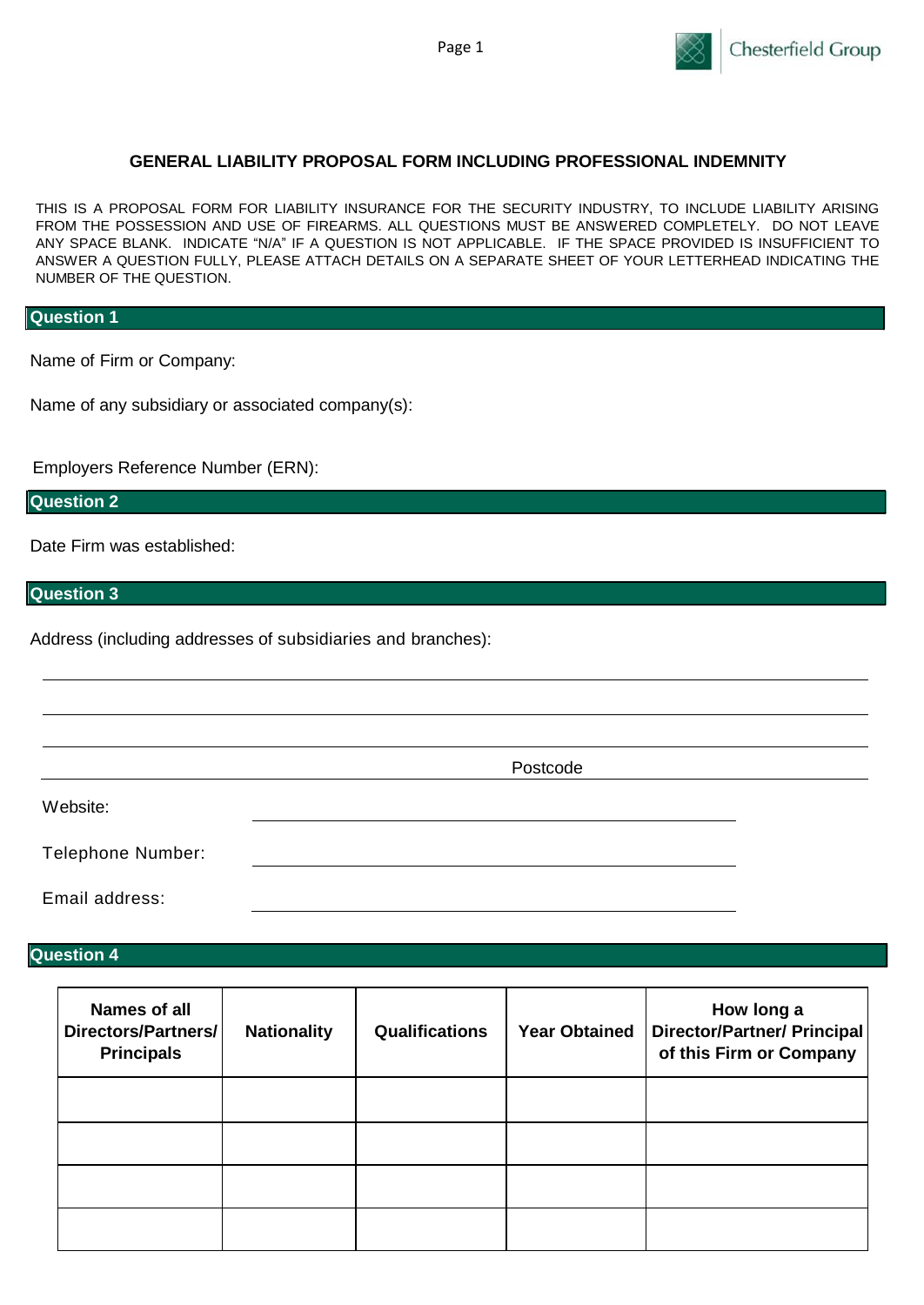

| (i)  | Is the company connected or associated (financially or otherwise) with any other firm, company or<br>organisation? If YES, please give full details. |            |           |
|------|------------------------------------------------------------------------------------------------------------------------------------------------------|------------|-----------|
|      |                                                                                                                                                      | <b>YES</b> | <b>NO</b> |
|      |                                                                                                                                                      |            |           |
| (ii) | 1) SCEG<br>2) ICOC<br>Is the company a signatory or member of<br>3) Other trade or Professional Association? If YES, please give full details.       |            |           |
|      |                                                                                                                                                      |            |           |
|      | <b>Question 6</b>                                                                                                                                    |            |           |
|      | Please give total number of:                                                                                                                         |            |           |
|      | (a) Partners/Directors/Principals:                                                                                                                   |            |           |
|      | (b) Qualified Staff:                                                                                                                                 |            |           |
|      | (c) Other Staff (ex admin):                                                                                                                          |            |           |
|      | (d) Administrative Staff (Typists, etc.):                                                                                                            |            |           |
|      | (e) Contract Hired Staff / Sub-Contractors:                                                                                                          |            |           |
| i.   | From what organisations do you typically recruit staff?                                                                                              |            |           |
|      |                                                                                                                                                      |            |           |
| ii.  | What Nationality are recruited staff?                                                                                                                |            |           |
|      |                                                                                                                                                      |            |           |
|      |                                                                                                                                                      |            |           |
| iii. | Under what circumstances do your employees carry firearms?                                                                                           |            |           |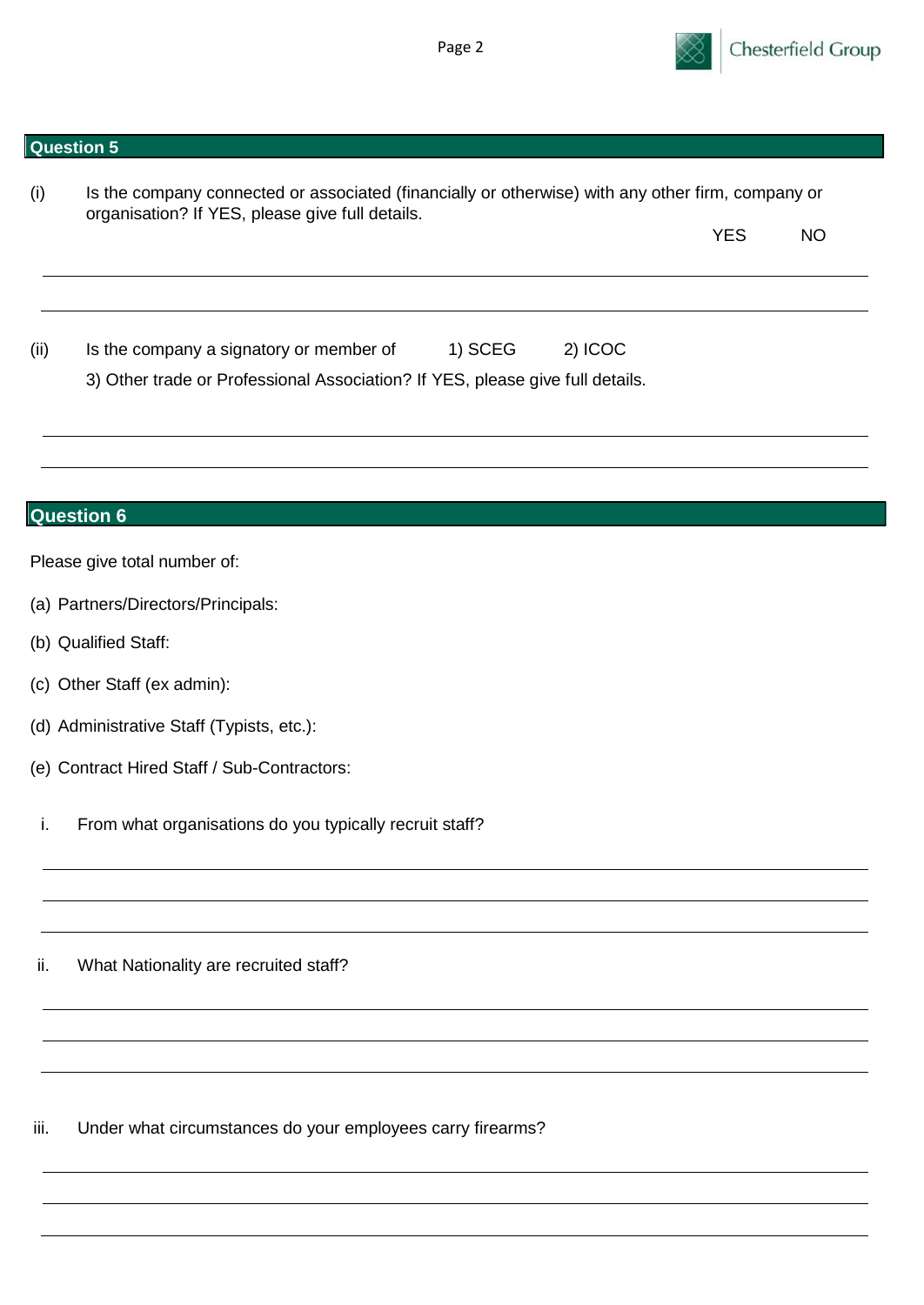

iv. Are you satisfied that you and your staff are operating legally?

v. Do you employ personnel who have served in the US Armed Forces? If so, please provide details.

vi. Do you carry out background checks on all employees and sub-contractors? If so, please provide details e.g. criminal, medical (physical and mental), military, law enforcement.

vii. What training and/or qualifications do you require your staff and sub-contractors to have undertaken?

# **Question 7**

Please provide a percentage split of your total fees for the past financial year between the following activities :

|        |                                                   | With Firearms | <b>Without Firearms</b> |
|--------|---------------------------------------------------|---------------|-------------------------|
| (i)    | <b>Manned Guarding</b>                            | %             | %                       |
| (ii)   | <b>Fraud Investigations</b>                       | %             | %                       |
| (iii)  | Threat Management / Risk Management               | %             | %                       |
| (iv)   | <b>Training Courses</b>                           | %             | %                       |
| (v)    | Security Surveys / Consultancy                    | %             | %                       |
| (vi)   | <b>System Design</b>                              | %             | %                       |
| (vii)  | Bodyguarding / Close Protection                   | %             | %                       |
| (viii) | <b>Medical Response</b>                           | %             | %                       |
| (ix)   | Convoy / Escort Services (Payroll or other goods) | %             | %                       |
| (x)    | <b>Special Event Security</b>                     | %             | %                       |
| (xi)   | Intelligence / Undercover Work                    | %             | %                       |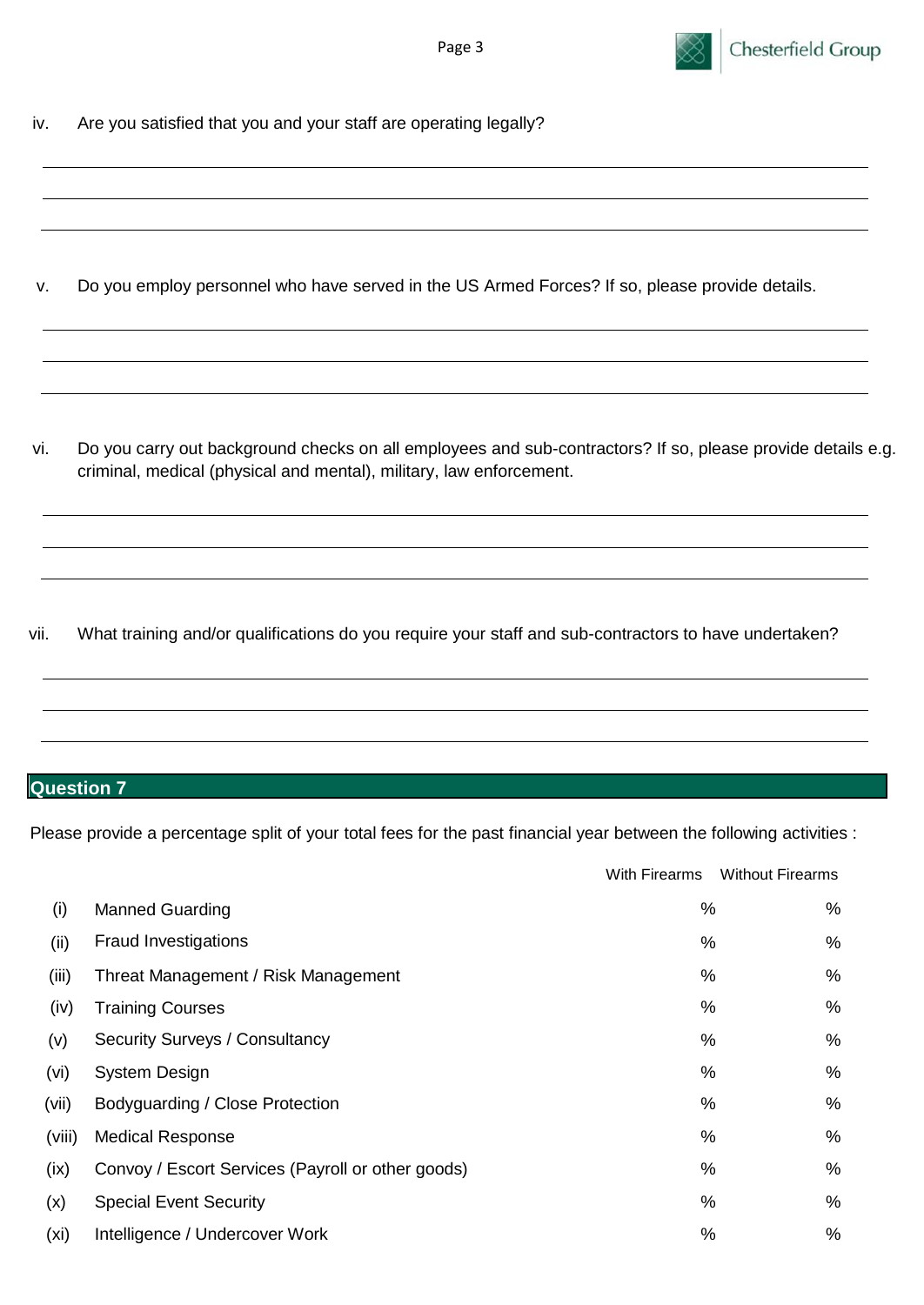

| (xii)  | Supply, Installation and Maintenance of Equipment | % | ℅    |
|--------|---------------------------------------------------|---|------|
| (xiii) | Maritime Security on board vessels (armed)        | % | %    |
| (xiv)  | Maritime Security on board vessels (unarmed)      | % | $\%$ |
| (xv)   | Other (please provide full details below)         | % | ℅    |

(a) Please provide a full description of all "other" activities declared under question 7 (xv) above :

| (b) Do you anticipate any major changes in your activities in the forth coming 12 Months ? If YES,<br>please provide full details.                                                                                                                                                                                                |            |                |
|-----------------------------------------------------------------------------------------------------------------------------------------------------------------------------------------------------------------------------------------------------------------------------------------------------------------------------------|------------|----------------|
|                                                                                                                                                                                                                                                                                                                                   | <b>YES</b> | <b>NO</b>      |
|                                                                                                                                                                                                                                                                                                                                   |            |                |
|                                                                                                                                                                                                                                                                                                                                   |            |                |
|                                                                                                                                                                                                                                                                                                                                   |            |                |
|                                                                                                                                                                                                                                                                                                                                   |            |                |
| (c) In which countries do you operate?                                                                                                                                                                                                                                                                                            |            |                |
|                                                                                                                                                                                                                                                                                                                                   |            |                |
|                                                                                                                                                                                                                                                                                                                                   |            |                |
|                                                                                                                                                                                                                                                                                                                                   |            |                |
|                                                                                                                                                                                                                                                                                                                                   |            |                |
|                                                                                                                                                                                                                                                                                                                                   |            |                |
| (d) Are you involved in any process of manufacture, construction, alteration, repair, installation or sale or<br>supply of products, other than in a pure consultancy capacity as described above ? (If YES, please refer to<br>the Supplemenary Questionnaire A (Products Liability) and ensure that the relevant questions have |            |                |
| been answered).                                                                                                                                                                                                                                                                                                                   | VEQ        | $\overline{M}$ |

YES NO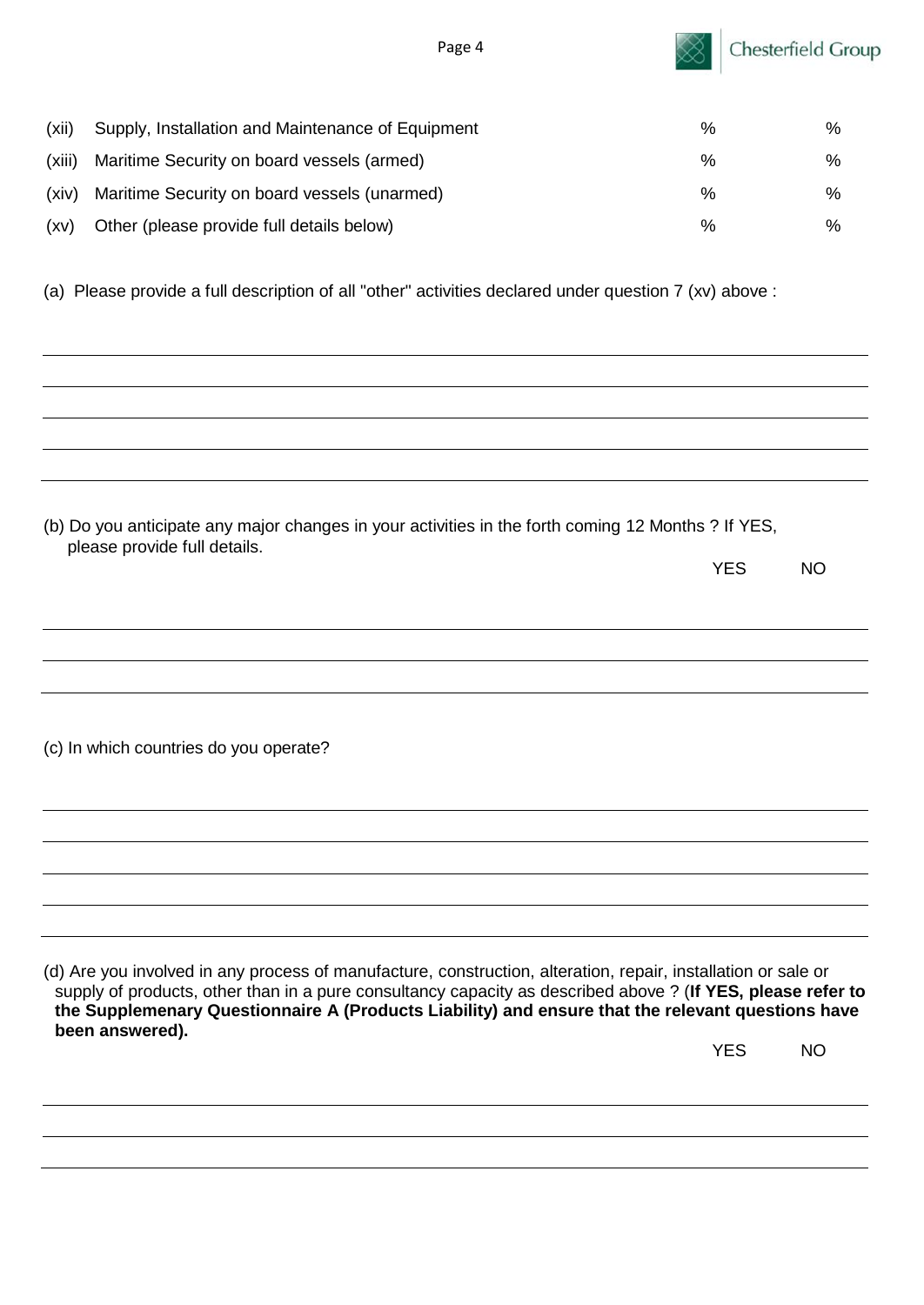

(i) Please give the amount of gross income / fees for the following financial years, with the territorial splits based on the territory in which the work is undertaken :

| Year                   | <b>Overseas excluding</b><br><b>USA/Canada</b> | <b>USA / Canada</b> |
|------------------------|------------------------------------------------|---------------------|
| Past Financial Year    | ١£                                             |                     |
| Current Financial Year | Ι£                                             |                     |
| Next Financial Year    | ١£                                             |                     |

Please give the date of your financial year end: :

Please provide details of work undertaken in countries outside the UK or US, listing the countries and activities :

(ii) Please give the annual wageroll for the following financial years:

| Year                          |   |
|-------------------------------|---|
| <b>Past Financial Year</b>    | £ |
| <b>Current Financial Year</b> | £ |
| <b>Next Financial Year</b>    | £ |

## **Question 9**

Please list your 5 largest clients, the fees they generated in the last financial year, and the activities carried out in order to generate these fees (you do not need to name the clients if you would prefer)

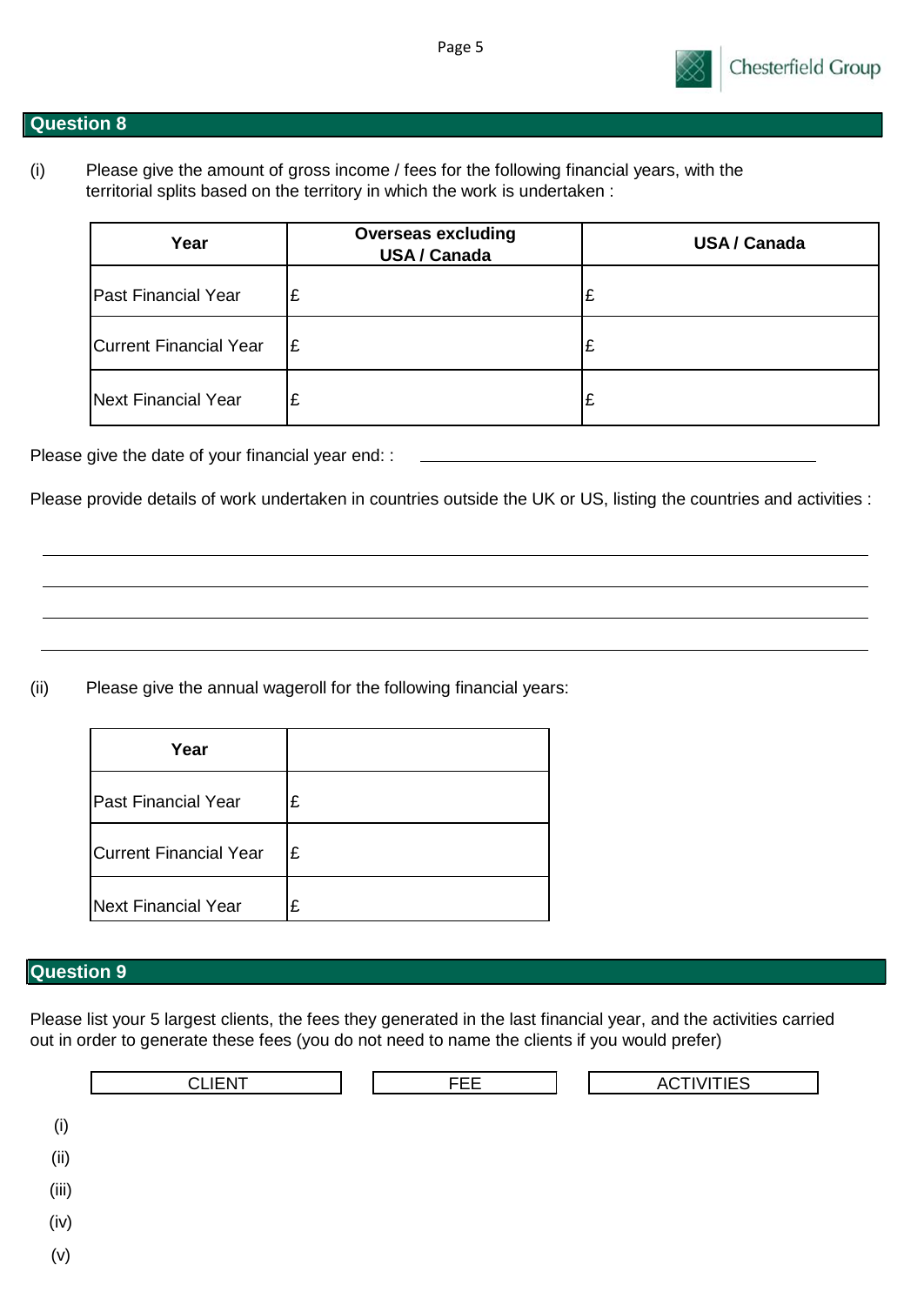| lQu<br><b>TASTION</b> |
|-----------------------|
|-----------------------|

What proportion of your work is carried out for : (i) Government Agencies outside the USA ?  $\%$ (ii) Companies based outside the USA ? % (iii) US Government Agencies ?  $\%$ (iv) Companies headquartered in the USA  $\%$ (v) Journalists ? % (vi) Other ? % **Question 11** (i) Do you use a standard form of contract, agreement or letter of appointment ? YES NO (ii) What are the Indemnification provisions under the contracts ? (iii) Do you assume any other liability under contract? The Manuson Contract of the VES NO (If yes, please provide details or a copy of your sample contract) (iv) To what extent do you limit your liabilities under contract ? (v) Are all of your contracts subject to UK Law and Jurisdiction ? YES NO If NO, have you ever entered into contracts which are subject to US Law, or do you intend to do so ? YES NO If contracts are used as referred to in Question 11 above, please enclose copies of contracts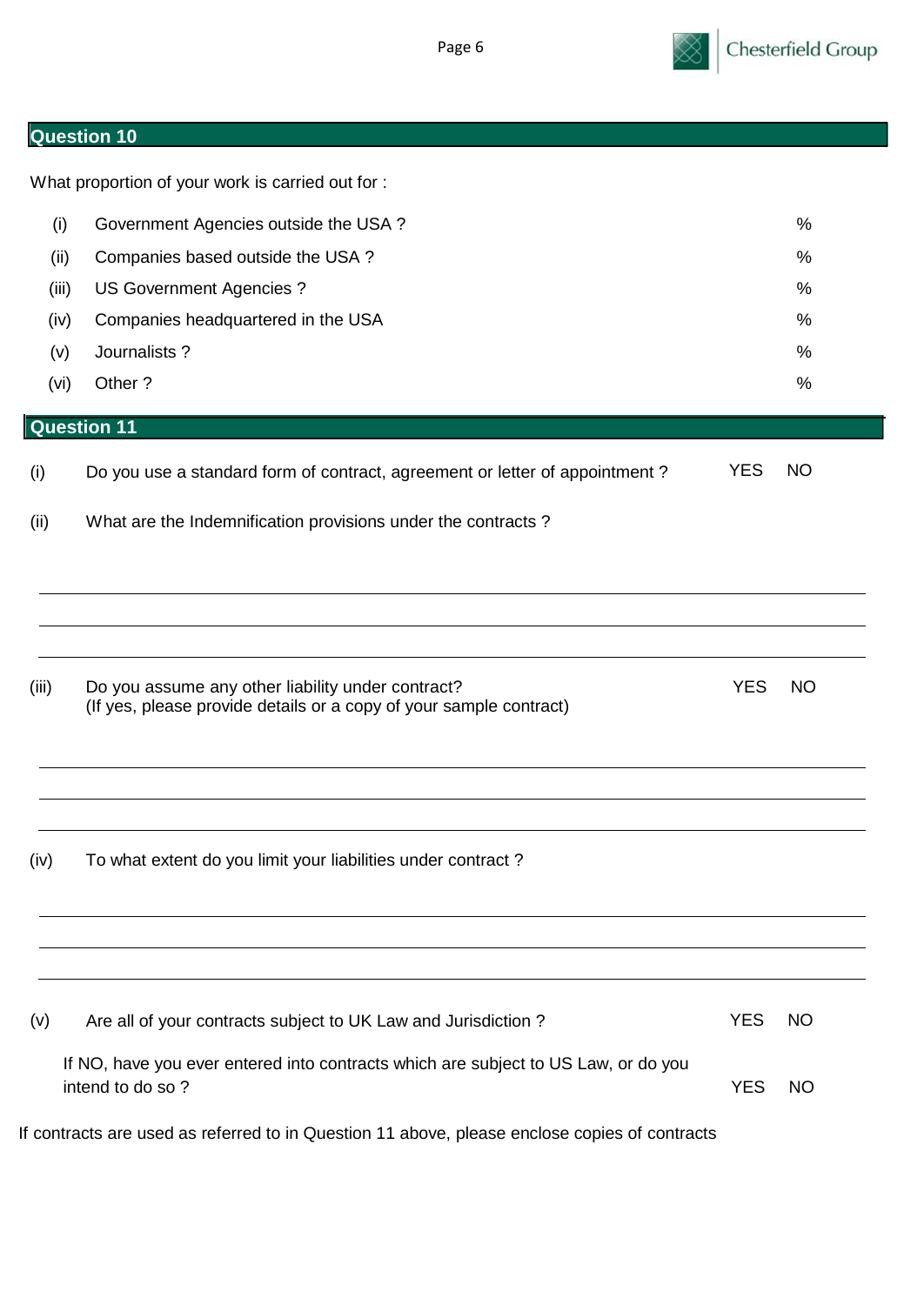

What percentage of your work is put out to sub-contractors ?

## **Question 13**

(i) Are you currently insured ? YES NO

- If YES, please give :
	- a) Name of insurers :
	- b) Indemnity Limit :
	- c) Premium :
	- d) Excess :
	- e) Expiry date :
- (ii) What Limits of Indemnity do you require?

Public Liability Employer's Liability Product's Liability Professional Indemnity

# **Question 14**

Have any claims alleging any negligent act, error or omission (successful or otherwise) been made against you, your predecessors in business, or any present or past Partners, Principals, or Directors at any time ?

If YES, please provide details:

YES NO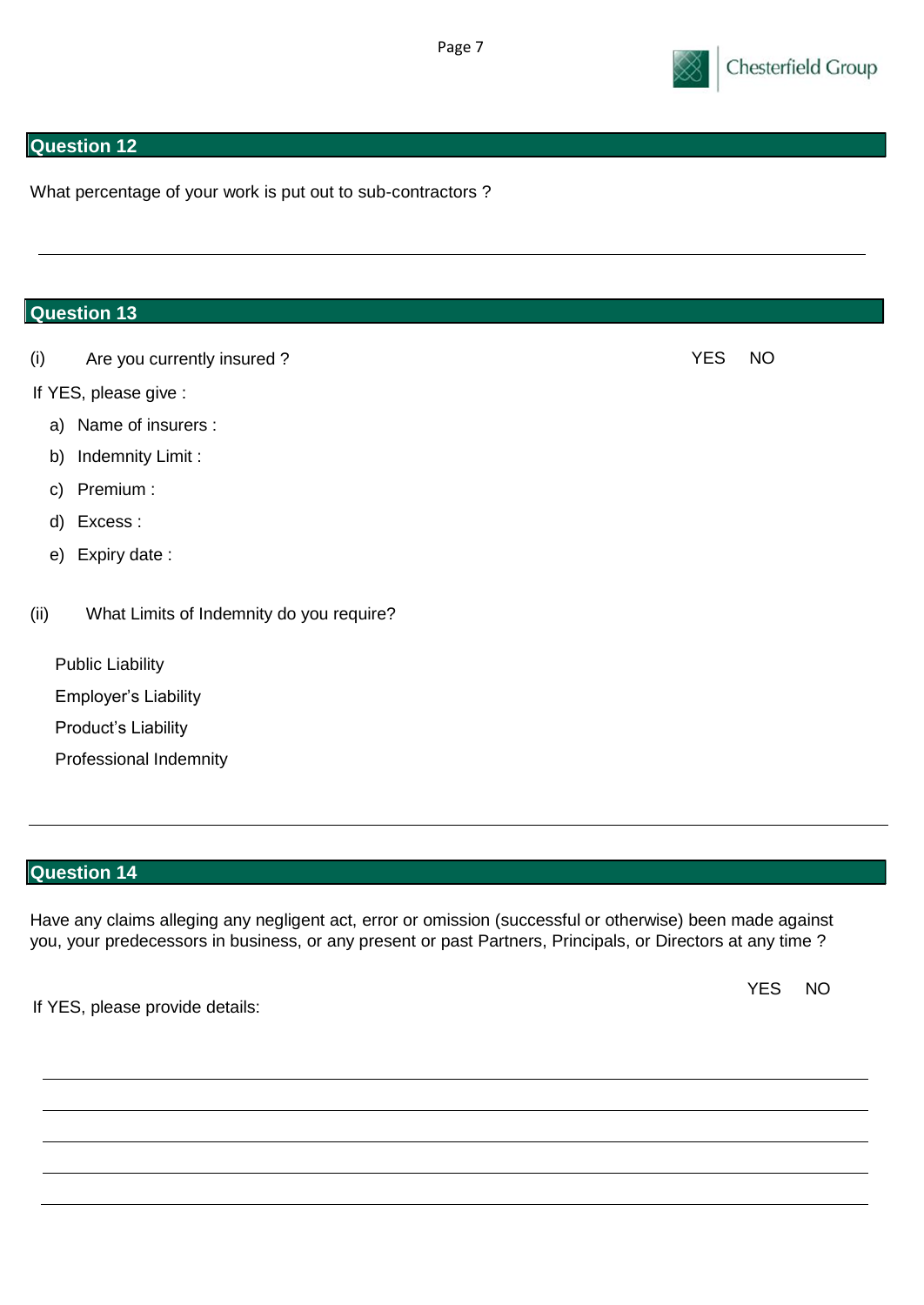Are you or any of the Partners, Directors or Principals, having made full enquiries, including all staff, aware of any of the following matters ?

- a) Any circumstances which could give rise to a claim against you, your predecessors in business, or any past or present Partner, Director, Principal or Employee ?
- (b) The receipt of any complaints, whether oral or in writing, regarding services performed or advice given by you ?

If YES, please give full details.

# **Question 16**

Have you at any time been refused similar insurance, or quoted increased premiums or had special terms imposed ?

YES NO

If YES, please give full details.



YES NO

YES NO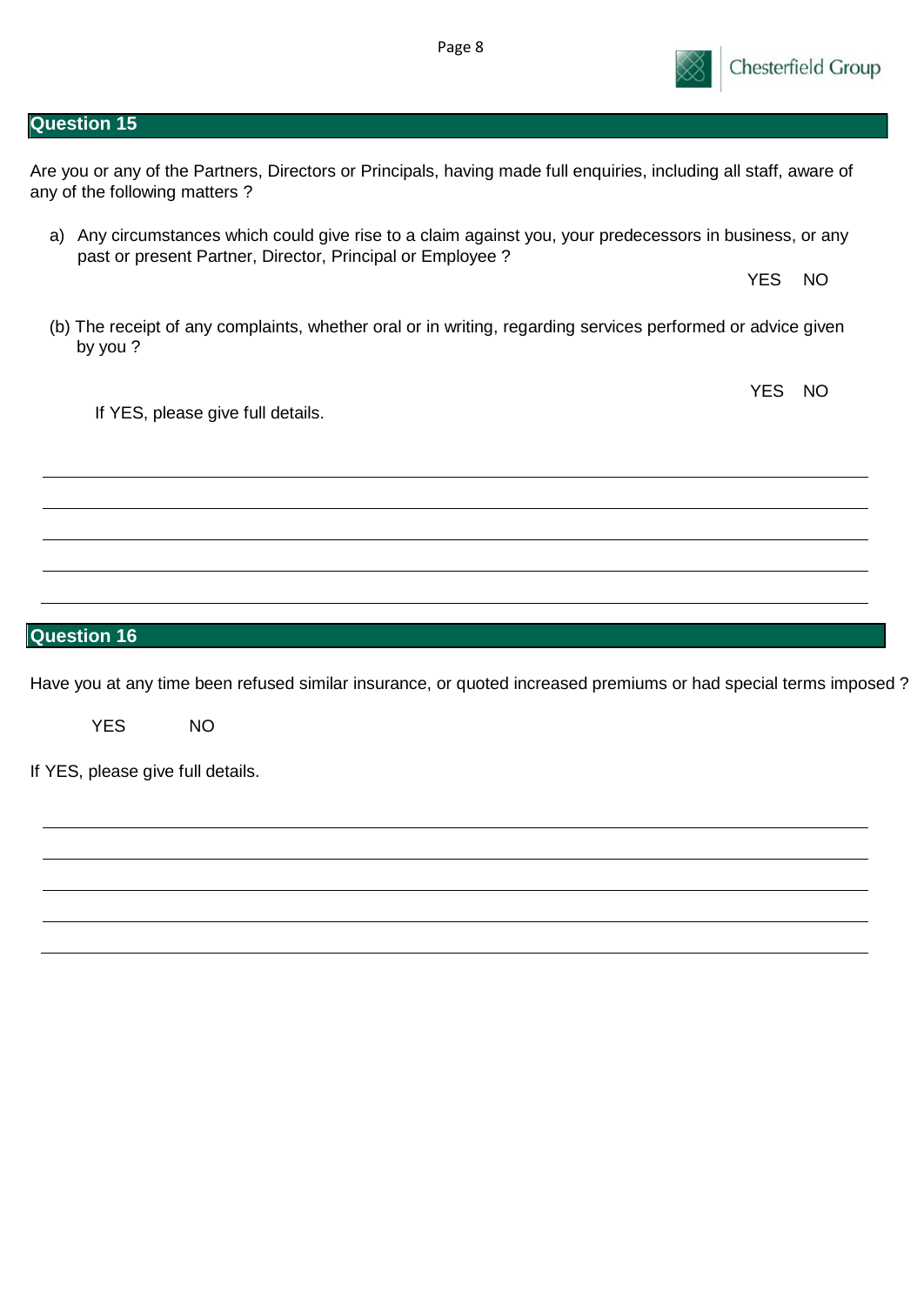

#### **Confirmation**

I/We declare that the statements and particulars in this proposal are true and that I/We have not misstated or suppressed any material facts. I/We agree that this proposal, together with any other information supplied by me/us shall form the basis of any contract of insurance effected thereon. I/We undertake to inform Insurers of any material alterations to these facts occurring before/during/after completion of the Contract of Insurance.

### **A copy of this proposal form should be retained by you for your own records.**

Dated this day of

FOR AND ON BEHALF OF : (Insert Name of Proposer)

Signature of Partner, Director or Principal

This proposal must be typed or completed in ink by a Partner, Principal or Director of the firm or company. All questions must be answered to enable a quotation to be given. The completion and signature of this proposal does not bind the Proposers or Underwriters to complete a Contract of Insurance.

If there is insufficient space to answer questions, please use an additional sheet and attach it to this form.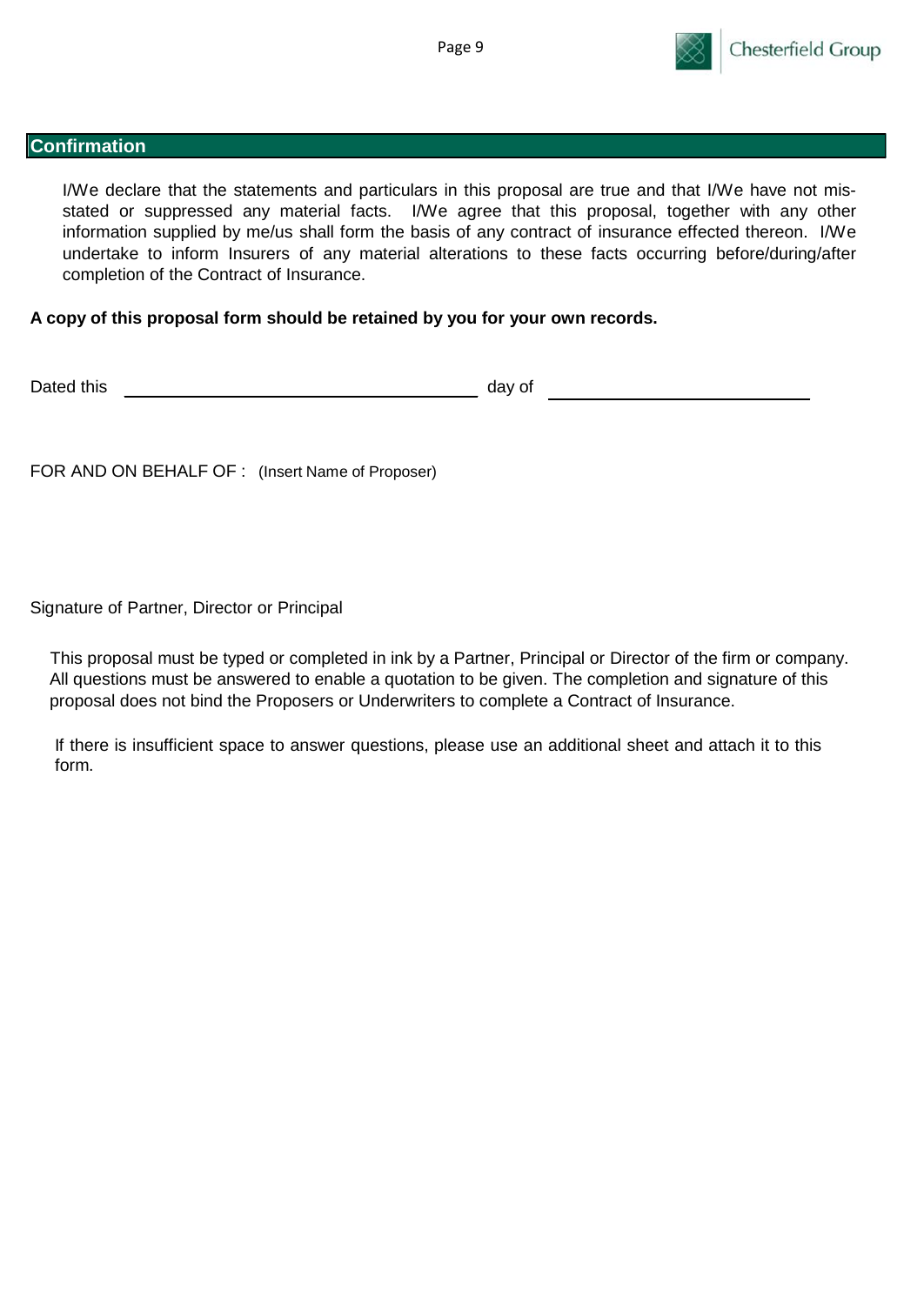

## **SUPPLEMENTARY QUESTIONNAIRE A: PRODUCTS LIABILITY**

Where the Proposer Supplies, Installs or Maintains Detection, Access Control or Alarm Systems, by inclusion of a Fee Split in Question 7 (xii) above, the following must be completed:-

(a) Are Components to the Systems manufactured or assembled by the Proposer? YES / NO

If "Yes", where such Products are manufactured/assembled by the Proposer under Licence, please provide copies of the Licence Agreements and specify the Products.

| (b) | Are the Components to the Systems manufactured by others? | YES / NO |
|-----|-----------------------------------------------------------|----------|
|     | If "Yes", are full recourse rights retained?              | YES / NO |

Where such Products are manufactured/assembled by others under Licence from the Proposer, please provide copies of the Licence Agreements and specify the Products.

| (c) | Does the Proposer design any of the Systems, or Components thereof?        | YES / NO |
|-----|----------------------------------------------------------------------------|----------|
|     | If "Yes", does the Proposer operate a Research and Development Department? | YES / NO |

If "Yes", please provide relevant details and qualifications of all personnel.

(d) Please provide details below of all Products manufactured, assembled, sold, supplied, serviced, treated or altered by the Proposer, together with Anticipated Failure Rate\* and Estimated Turnover for the forthcoming twelve months.

### **Table I Products designed & manufactured by the Proposer**:

| <b>Description of Product</b> | Anticipated         | Estimated |
|-------------------------------|---------------------|-----------|
|                               | <b>Failure Rate</b> | Annual    |
|                               |                     | Turnover  |
|                               |                     |           |
|                               |                     |           |
|                               |                     |           |
|                               |                     |           |
|                               |                     |           |

Page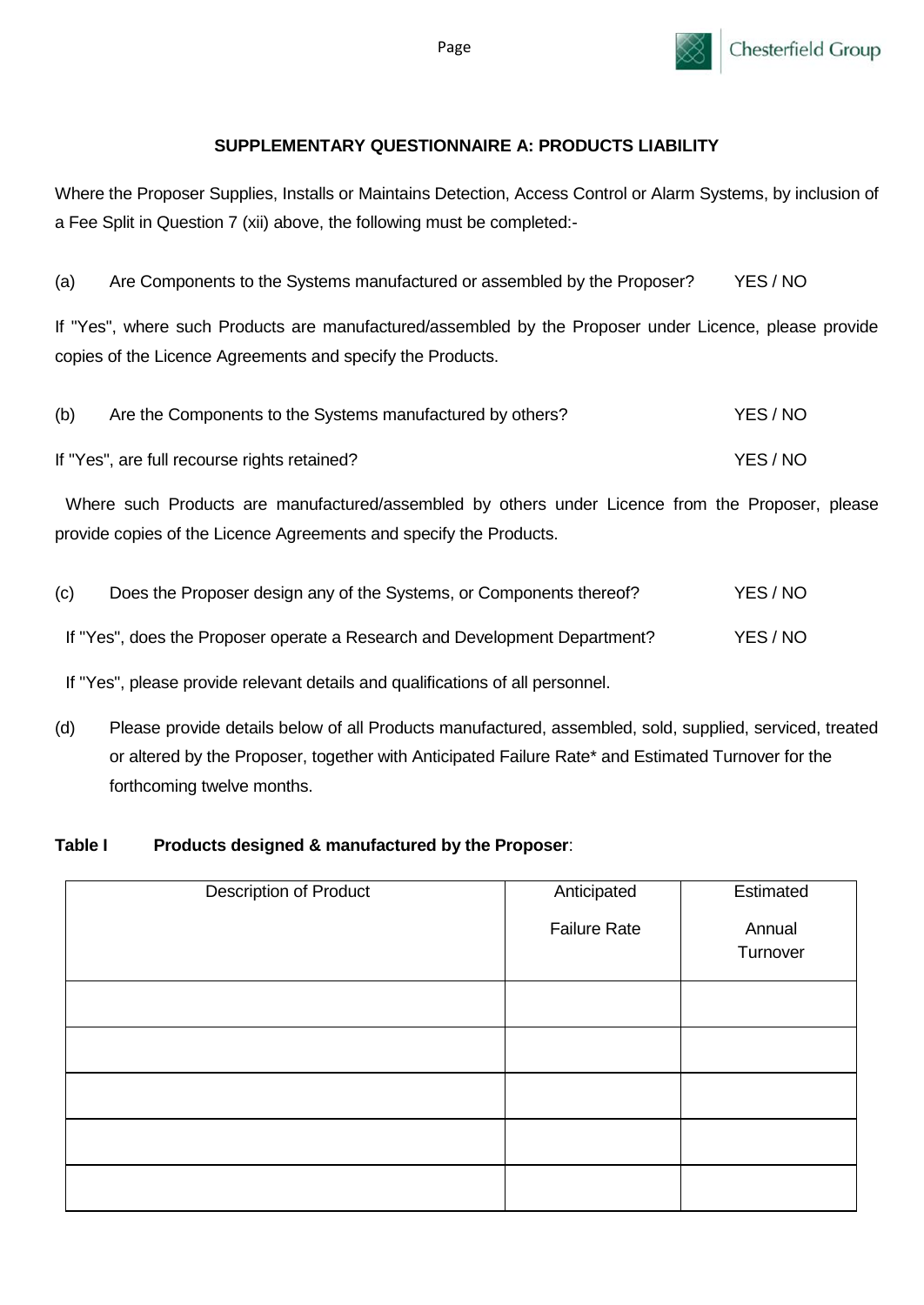

# **Table II Products manufactured/assembled by the Proposer - no design**:

| Anticipated         | Estimated |
|---------------------|-----------|
| <b>Failure Rate</b> | Annual    |
|                     | Turnover  |
|                     |           |
|                     |           |
|                     |           |
|                     |           |
|                     |           |
|                     |           |
|                     |           |
|                     |           |

# **Table III Products sold, supplied or distributed by the Proposer - no design or manufacture / assembly**:

| <b>Description of Product</b> | Anticipated         | Estimated          |
|-------------------------------|---------------------|--------------------|
|                               | <b>Failure Rate</b> | Annual<br>Turnover |
|                               |                     |                    |
|                               |                     |                    |
|                               |                     |                    |
|                               |                     |                    |
|                               |                     |                    |